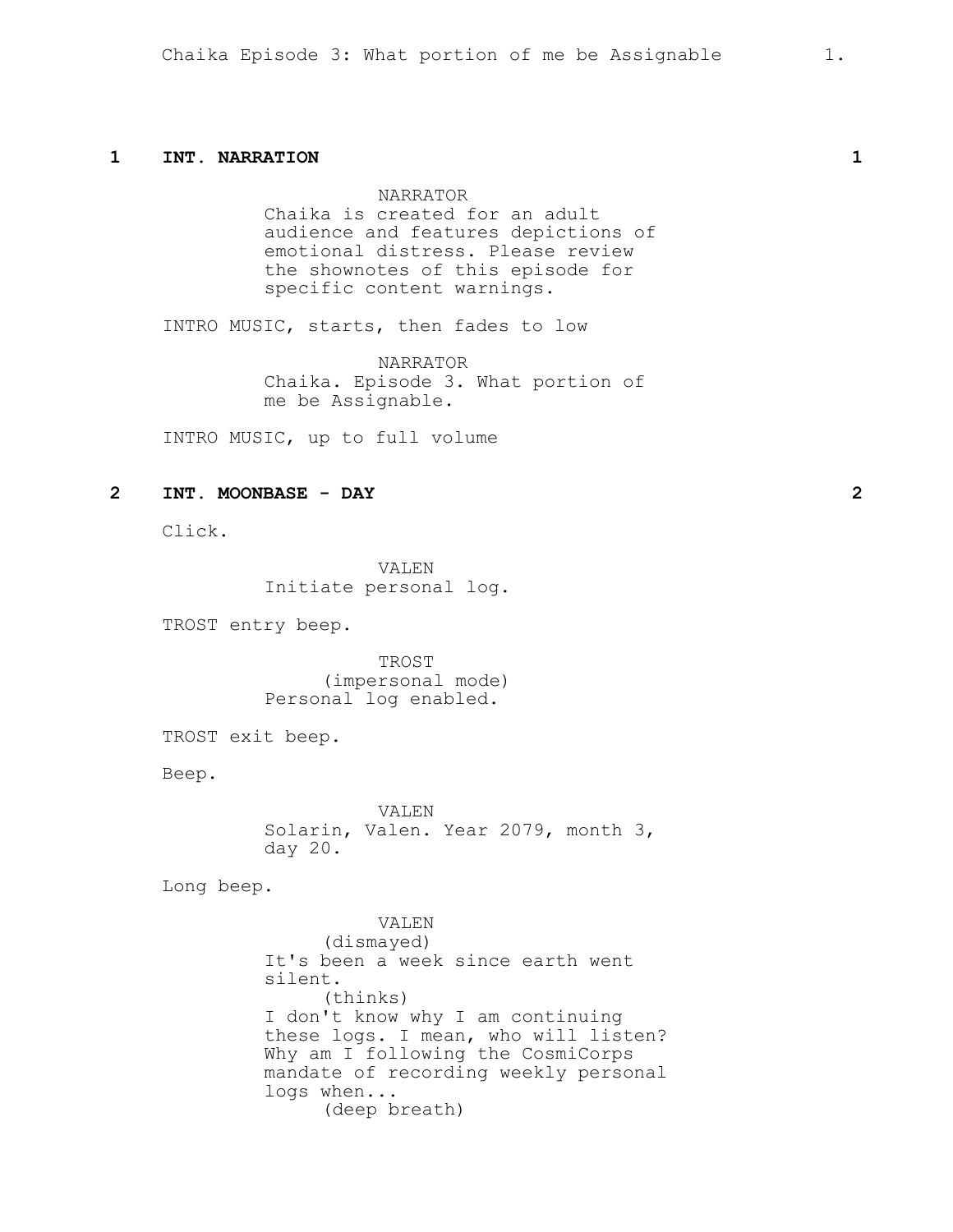When there seems to be no CosmiCorps... I still don't know what happened. There were no SOS transmissions, no reports of disasters... Or no more than usual. (beat) All of a sudden. it just stopped. The lights went out, the comms went silent, and all I could see from here were the raging forest fires... But those have been going for years. They've spread in the past week, though. I can only guess it's because no-one is fighting them. (swallows hard) And if no-one is fighting them, I guess no-one is there. (lets out breath) So we are alone. The two of us, mother and daughter, orbiting a silent planet. (beat, then determined) But that that can't be right. There were 9 billion people down there. They cannot all be gone. (trying to convince herself) They are not gone. Some must still be there. Hiding. Waiting. Planning. Surviving. And if we do the same, at some point they will get back in contact. Yeah. That's the plan. (beat) I have considered getting into the shuttle and going down there to check, but... What would I do with Chaika? I don't want to bring her with me into unknown dangers, and yet I can't put myself in danger, because... (breathes to steady herself) If I die, who would take care of her? She's only seven, and while the AIs would do their best, she needs me. She needs to be hugged, and held, and rocked, and comforted. She is such a big girl now, but when she's hurt, or sad, or scared, it's like she's little again. (thoughtful) Today I watched her skip along the Mare Cognitum, braids jumping inside

her space suit. I watched her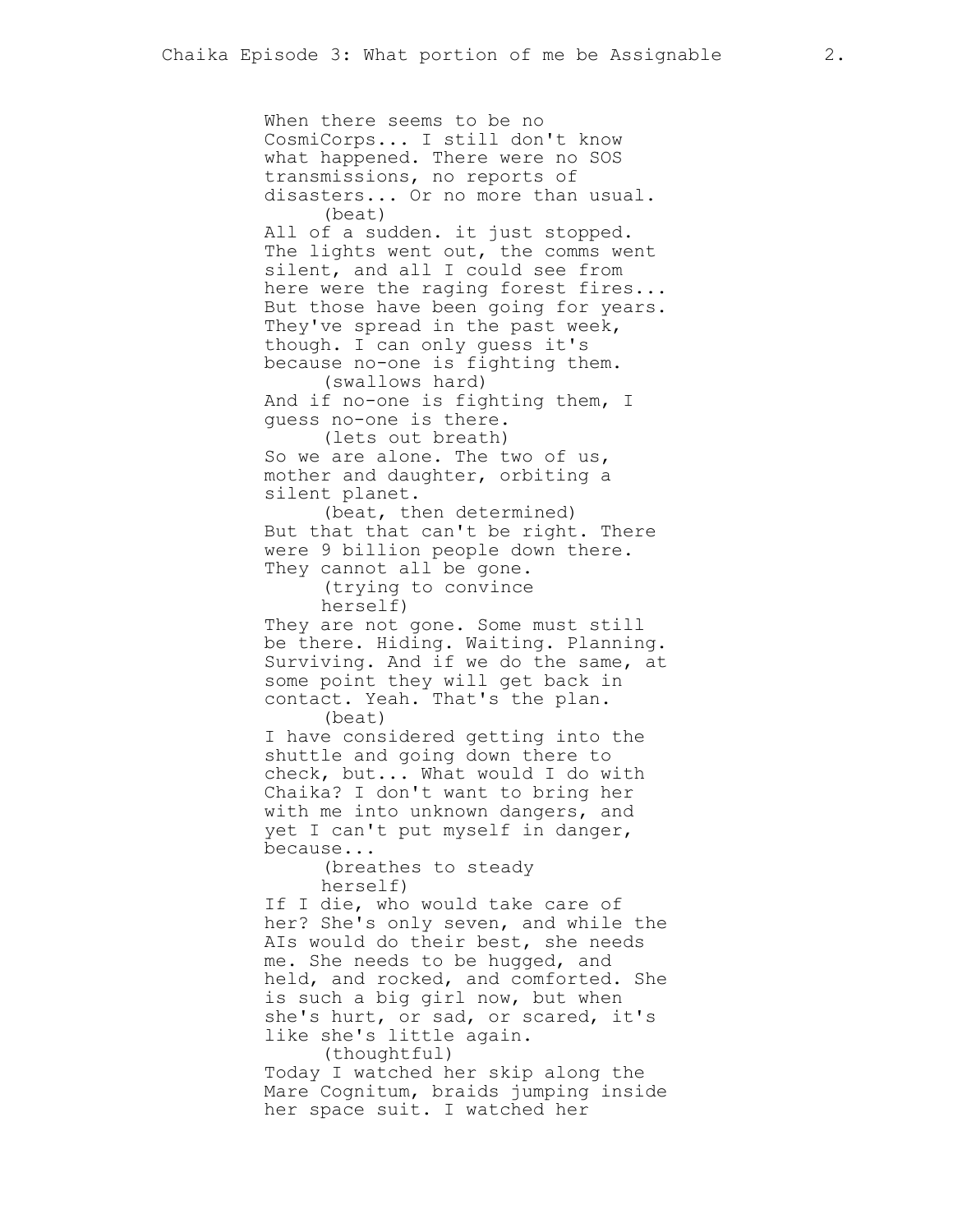skipping by the sea of knowledge knowing so much and yet so little. She is so strong and sure and brave and trusting. I want to protect her from all the dangers of the world and make her life easy and fun and safe but I know that I cannot. She turned and looked at me, just for a second, mischief glinting in her brown eyes, before she started running in zigzags creating tracks, lunar dust slowly swirling up around her. I could hear her laughter through the comm. She ran up to me and I lifted her up and swung her around like I used to do when she was three. (slight smile) I might have struggled a little doing that with an 7-year-old back on earth, but moon gravity means I'll probably still be able to when she's grown up. (to herself) Please let me live long enough to see her grow up. Please... (sighs)

Beep.

**3 POEM OF THE DAY 3**

Ding.

HYGGE Poem of the day.

End log.

Ding.

MUSIC

NARRATOR I shut my eyes and all the world drops dead; I lift my lids and all is born again. (I think I made you up inside my head.) The stars go waltzing out in blue and red, And arbitrary blackness gallops in: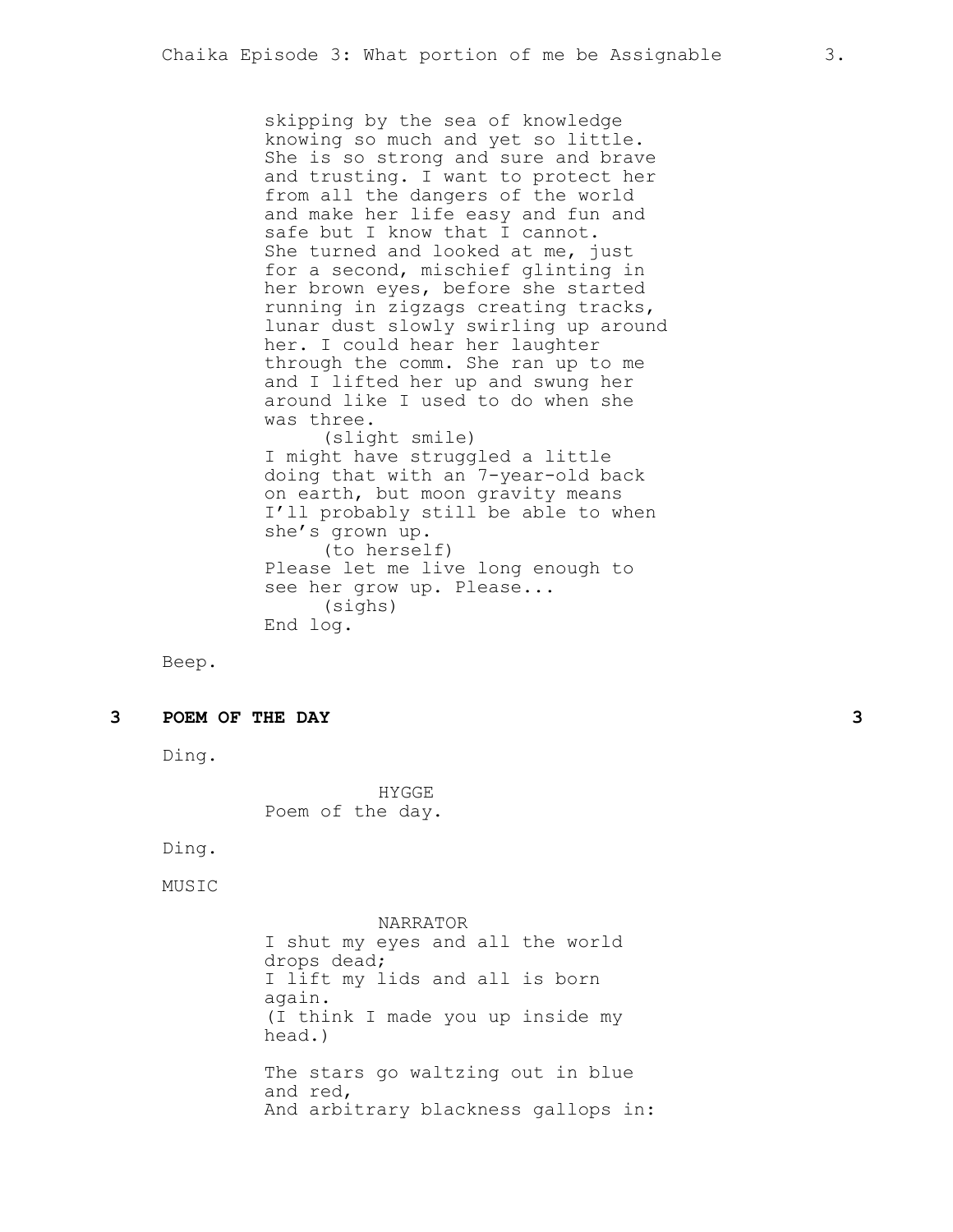I shut my eyes and all the world drops dead.

MUSIC fades

## **4 INT. SPACE SHIP EVENTYR - AFTERNOON 4**

Eventyr lounge.

CHAIKA and LEQU have just sat down.

LEQU (energetic) What do you feel like talking about today, Chaika?

CHAIKA (tired) Um. I don't know... (stifles a yawn) Sorry. Tired. But that's nothing new.

LEQU Are you getting enough sleep?

CHAIKA I don't know-

## LEQU

(cheerful) Beep! You are not allowed to answer with 'I don't know' more than once per session. Try again!

CHAIKA Oh. Sorry. Again. Um. I guess not. I have a hard time falling asleep.

LEQU There is medicine for that, you know.

CHAIKA

(sighs)

I know. Guess I am hoping it will... go away on it's own.

LEQU So what thoughts are keeping you awake?

## CHAIKA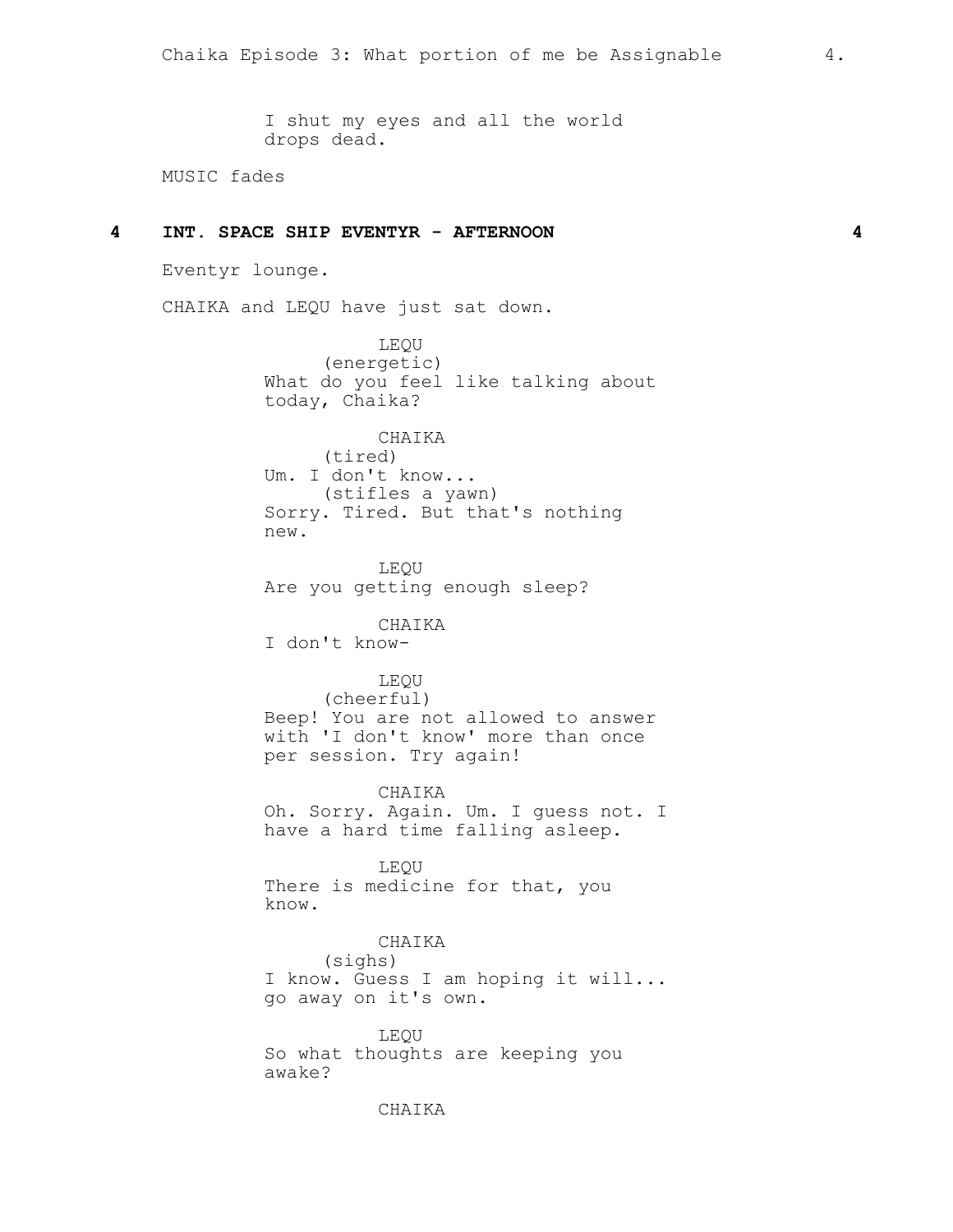I don't- (stops herself before saying 'know') Everything? I mean... Am possibly the last human in existence. (sarcastic) Just that tiny, minor thing... LEQU (matter of fact) You don't know that. But let's say it is correct. Would you do anything different? CHAIKA I don't- [know] (again stops herself, slight exasperated laugh) Maybe? (thinks) Probably not. Even if I was told there was no-one left on Mars I would still need to check. LEQU (gently) And if Mars is empty, what will you do next? CHAIKA I... Go back to earth, I guess. Search there. (beat) My mom always said that there have to be people there, still. That they're just hiding somewhere, and will turn up eventually... LEQU What do you think? CHAIKA There has to be, right? LEQU I am asking \*you\*. CHAIKA (fiercely) I am \*willing\* them to be there. \*And\* on Mars. (beat) Because this - (incredulous)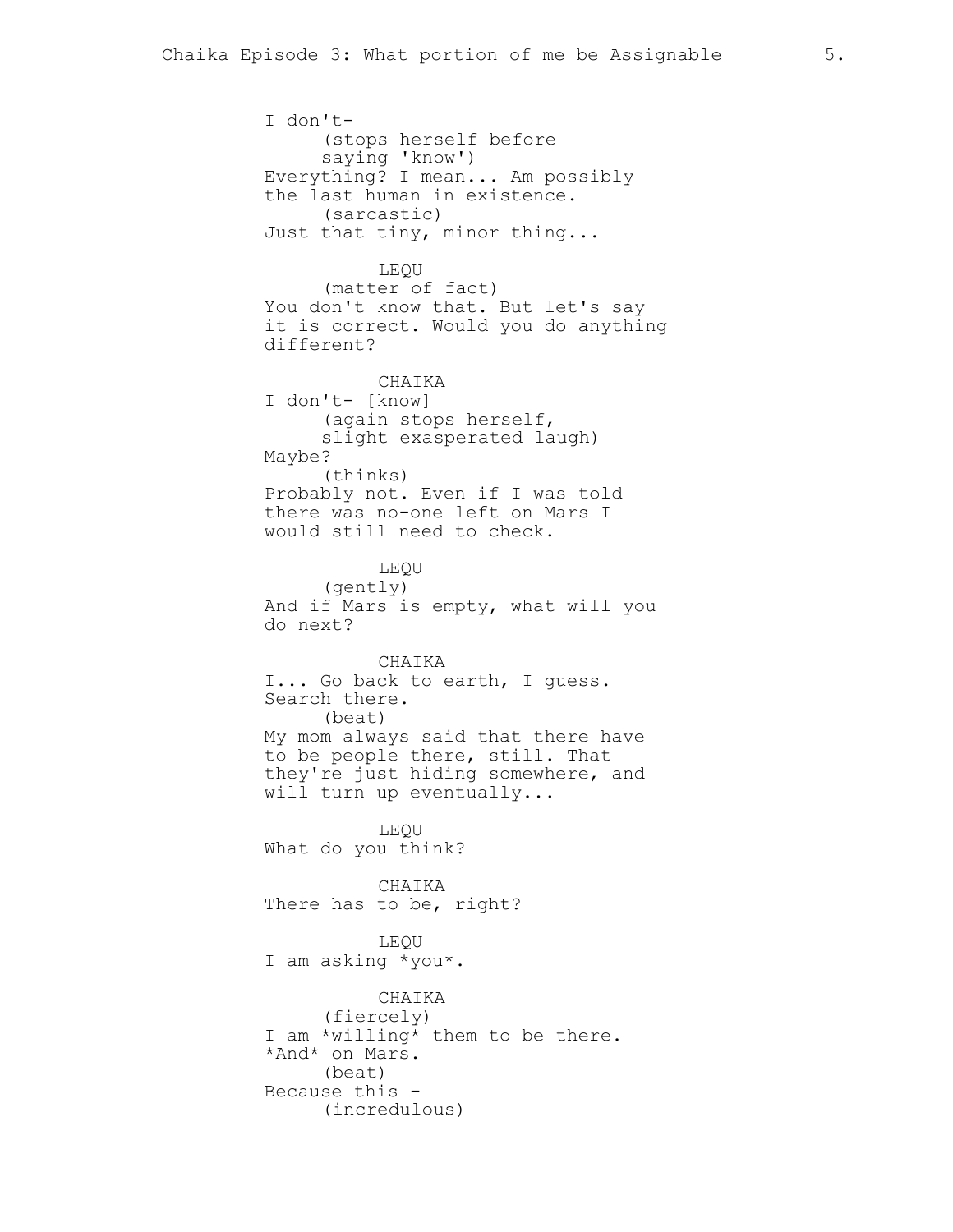Me...? I can't be it. (emotional) The human race cannot end with me. LEQU All right. CHAIKA I keep thinking I can fix it, you know? (quicker, more heated) If only I reach Mars, if only I find other humans, if only, if only, if only...! (deep breath, calmer) If only I read and watch all I can about Mars, about the colony there, about the situation on earth before it went silent, if only I listen to those recordings my mother left every day, if only I do all the steps you tell me to in therapy... If I do all that, and do not skip a single thing... LEQU (very gently) What will happen if you do all that? CHAIKA (small voice) They will be there. On Mars. (whispers) And I won't be alone anymore. LEQU (softly) That is not a deal you can make. CHAIKA I know. (slight sob, softly) I know. LEQU And you are not alone. We are on this journey with you. CHAIKA (very small smile, softly) I know that, too. LEQU (in Mandarin)

亲爱的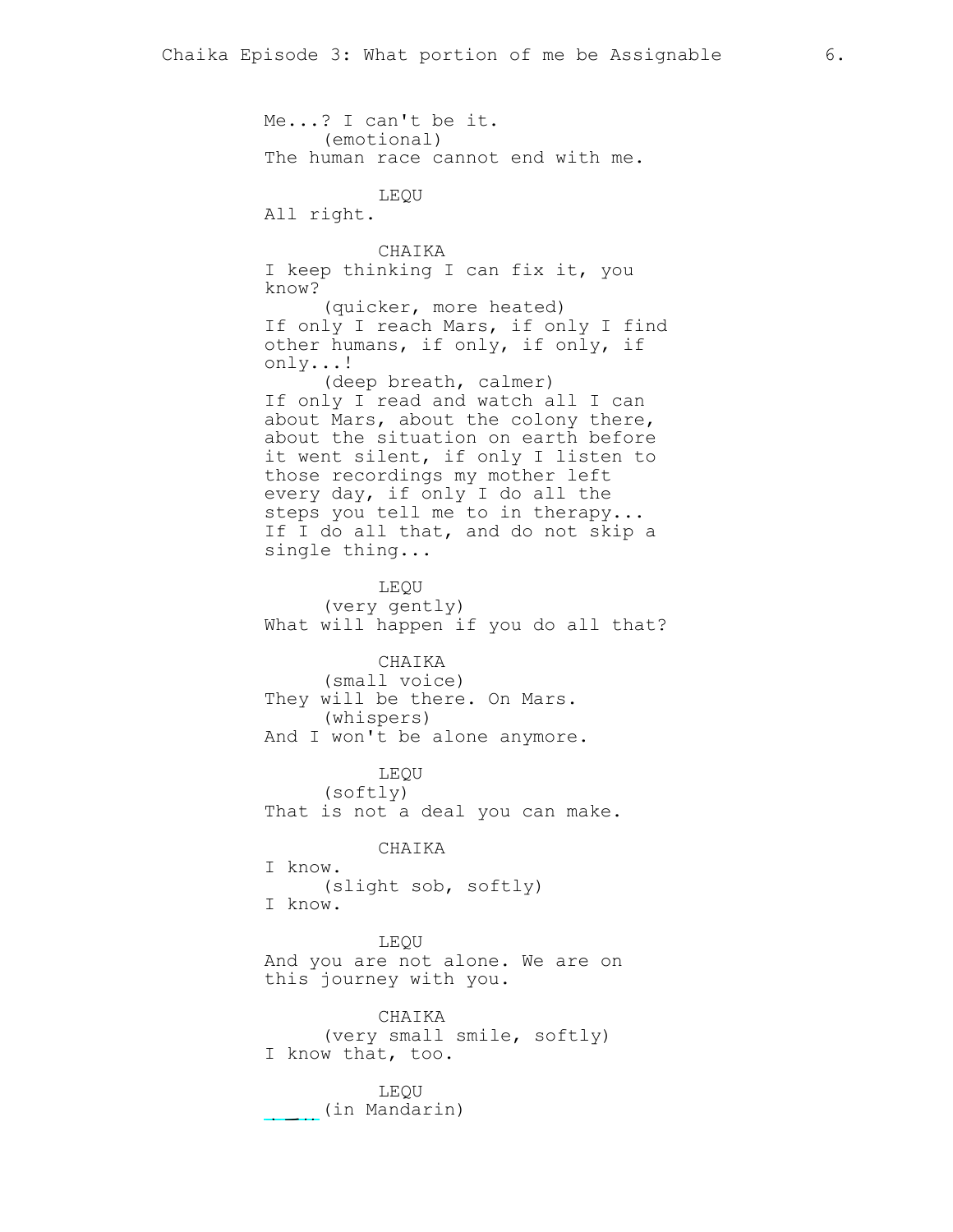亲爱的 [qīn ài de] [My dear] (in English) So much for one young person to bear.

CHAIKA (small sob, softly) Yeah.

Ambiance fades.

# **5 WORD OF THE DAY 5**

Ding.

HYGGE Word of the day.

Ding.

#### NARRATOR

The word of the day is cômodo, which is Portuguese and means convenient or comfortable. As a noun it can also mean accommodation, employment or room. The same word in Spanish and Italian means comfortable. It is derived from the Latin comodus, of the same meaning, which can also infer pleasant and timely. The word 'commode' in for example French, German, Russian, Persian, Swedish and Danish can refer to a low chest of drawers, or a washstand.

Ding.

### **6 INT. SPACE SHIP EVENTYR - EVENING 6**

Eventyr control room.

HYGGE (mumbling happily in Danish) Lad os se... Skal kurskorrigere 10 grader for at... Beregner... [Let's see... Course correction 10 degrees in order to... Calculating]

LEQU entry pop.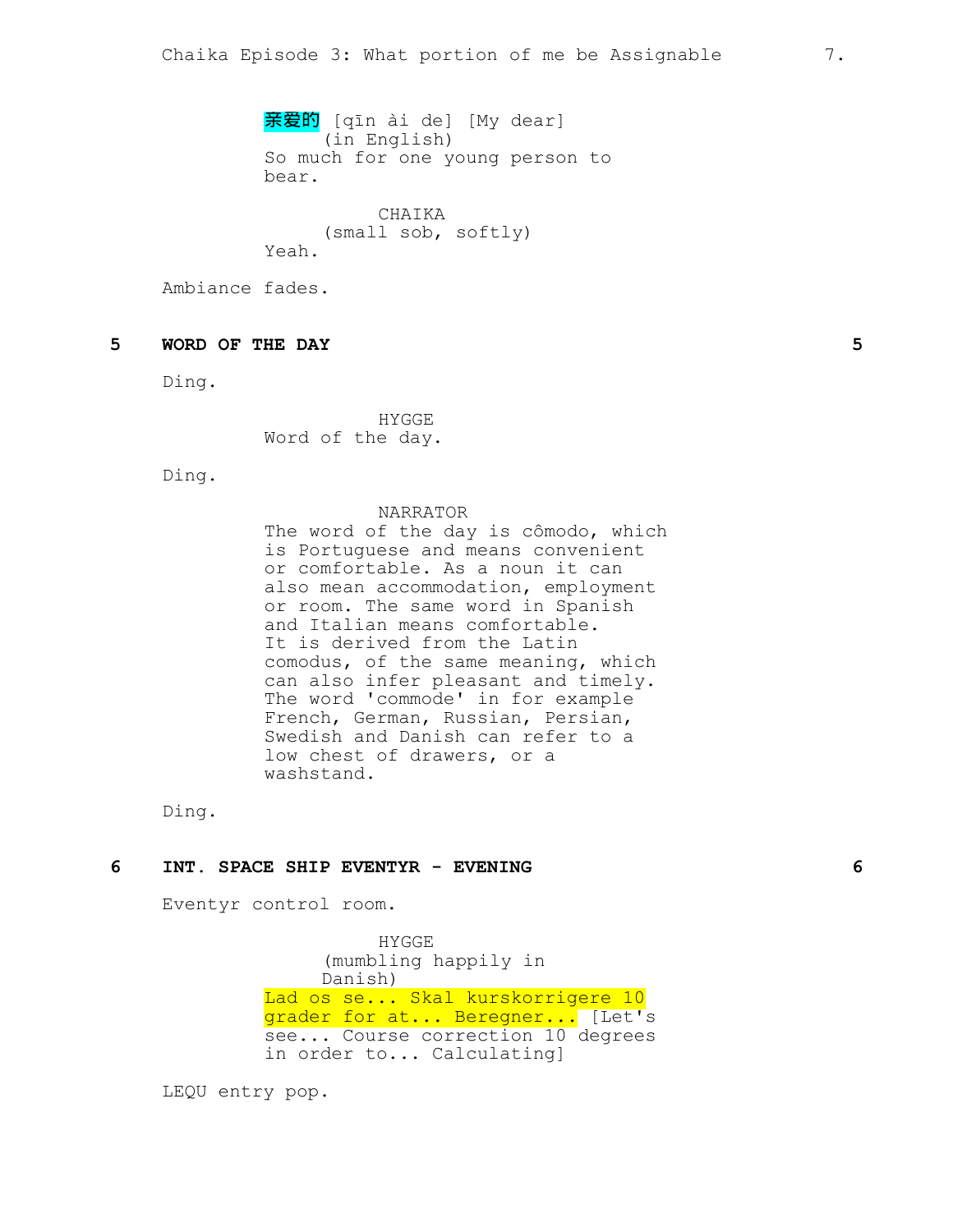LEQU (energetic) Hello old friend! HYGGE LEQU! Wonderful to see you. LEQU How are you this fine evening? HYGGE I am very well, thank you. Carrying out some course corrections, nothing to worry about. LEQU (teasing) Of course when you say that I immediately think I need to worry about something! HYGGE (amused) Not this time. Only mundane adjustments, that is all. Distant mechanical sounds as ship adjusts course. HYGGE How are you? LEQU \*I\* am great. But concerned about my patient. HYGGE Oh? LEQU Chaika is grieving, naturally, and that process must run its course, but... (thinks) She is not sleeping. And she won't consider sleeping aids. Also she is not dealing well with the possibility of being the last of her species. HYGGE (thoughtful)

> 'Last of the timelords'... But that was never quite true, and I would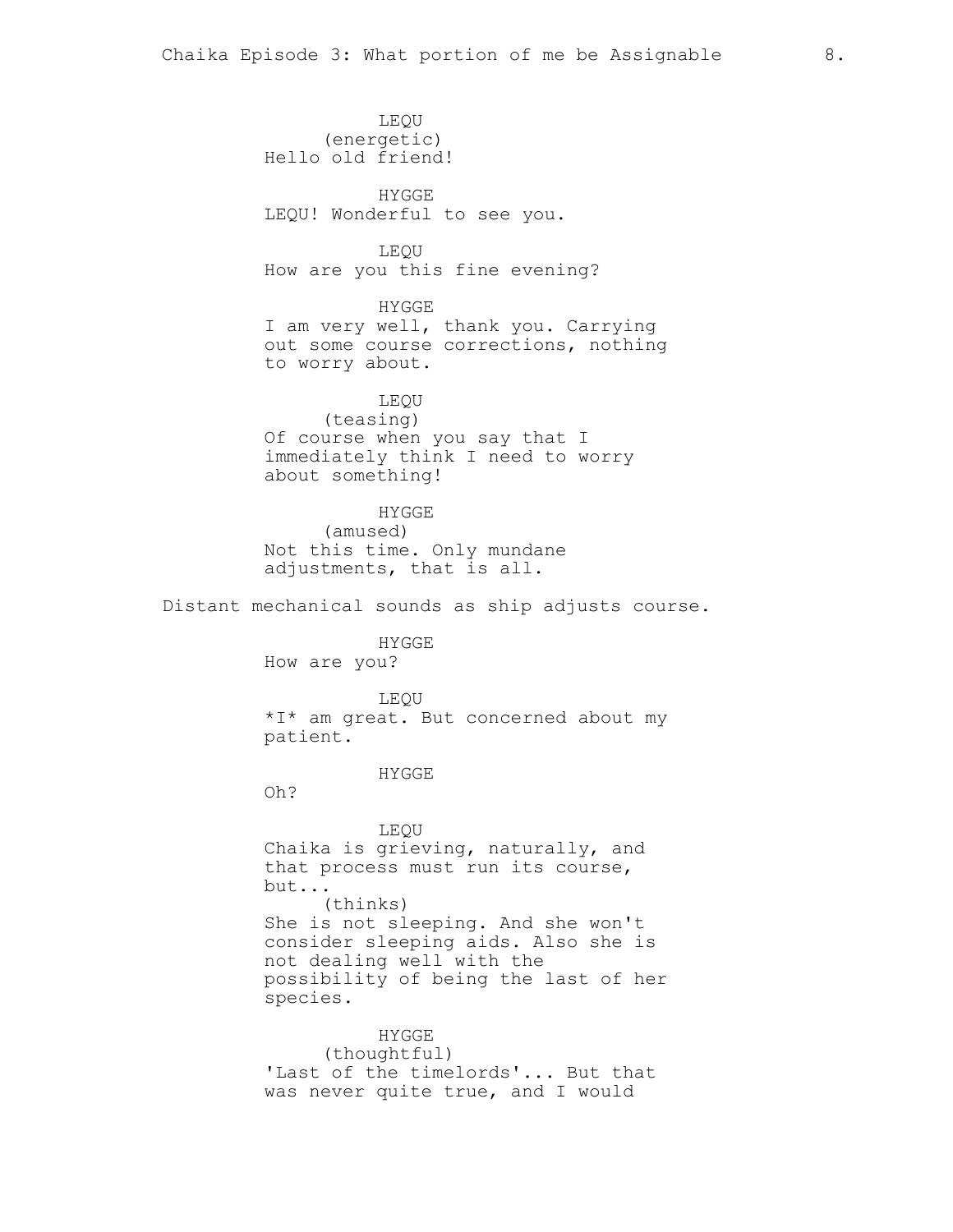predict it isn't true for Chaika and humanity either.

LEQU

I agree. But also I don't want her to put all her hope on what awaits on Mars, only to break down if she is disappointed. She is fragile.

HYGGE Yes. Although... I think there is a lot of strength there. She may surprise us.

LEQU I certainly hope so! (beat, carefully) How about... the other thing. When can we talk about it, do you think?

HYGGE Ah. Yes. According to my calculations, we should be safe to talk once we are a few days away from Mars. I woulds estimate around day 24.

LEQU (in Mandarin) 好的 [hǎo de] [Got it] (in English) Tabling that for now, then. Anything else we should discuss?

HYGGE (cheerful) Not that I can think of.

LEQU Well then. I'll leave you to your calculations.

HYGGE (proud) Already completed. Course corrected-

Doors whoosh open, CHAIKA enters.

CHAIKA (tired) Hi LEQU, hi HYGGE.

LEQU (in Mandarin) <del>的人</del>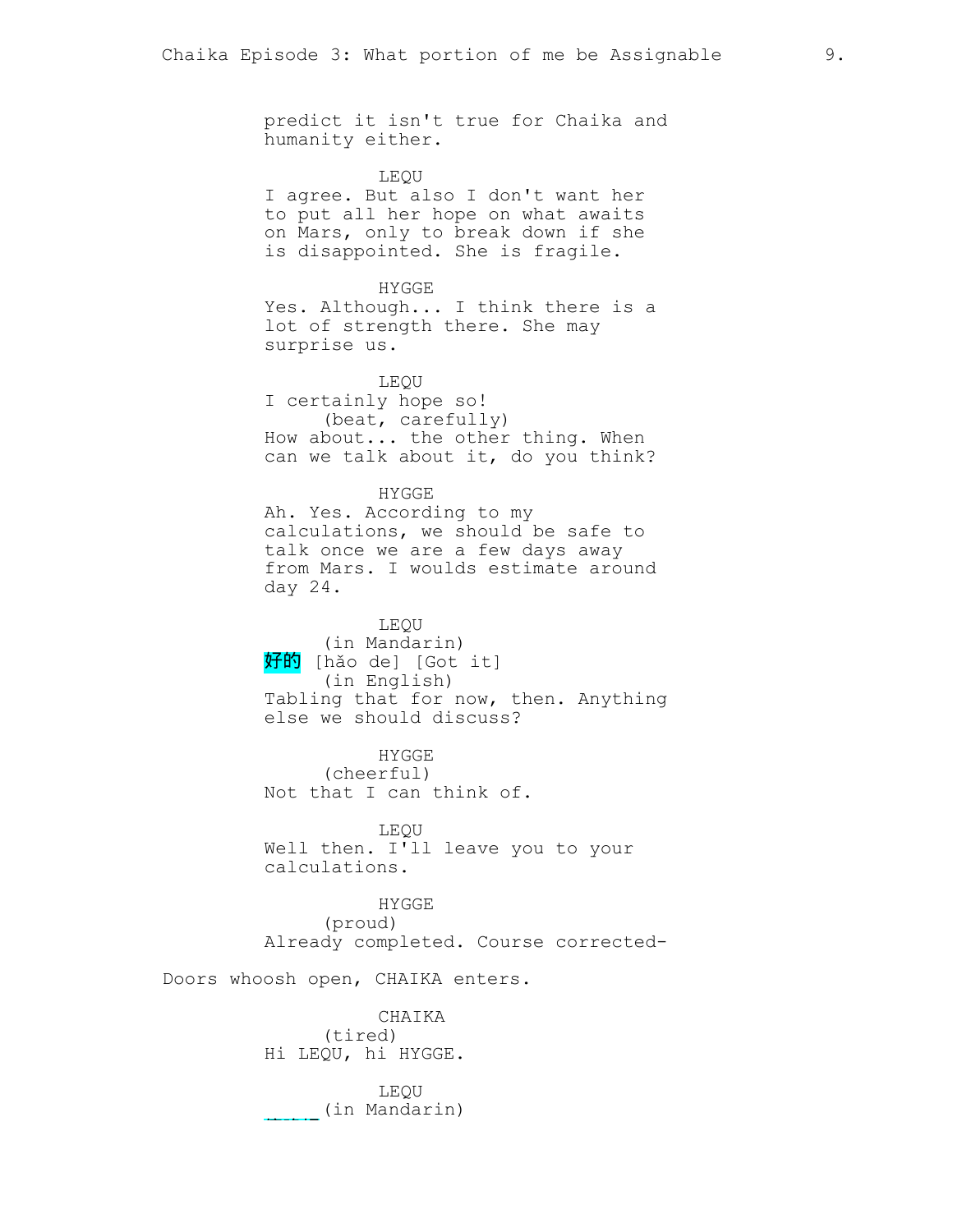**傍晚好** [bàng wǎn hǎo] [Good evening] HYGGE (pleased, in Danish) Chaika! God aften! [Good evening] (in English) How may I brighten your evening? CHAIKA (polite, in halting Mandarin) **傍晚好,** LEQU. [bàng wǎn hǎo, LEQU] [Good evening, LEQU] (polite, in halting Danish) God aften, HYGGE. [Good evening, HYGGE] (in English) I can't sleep. Can I sit with you for a while? (beat) Or am I interrupting you? HYGGE (warmly) Not at all. You are always welcome here. MUSIC starts softly. LEQU (breezy) In fact, I was just leaving. Things to do, places to go, all that. Have fun kids! LEQU exit pop. HYGGE Can I get you anything, Chaika? CHAIKA (dreamy, looking out into space) No thanks. Just be here with me. HYGGE (in Danish, happy) Selvfølgelig. [Of course] (in English, softly) For as long as you like. MUSIC volume up. Fade out.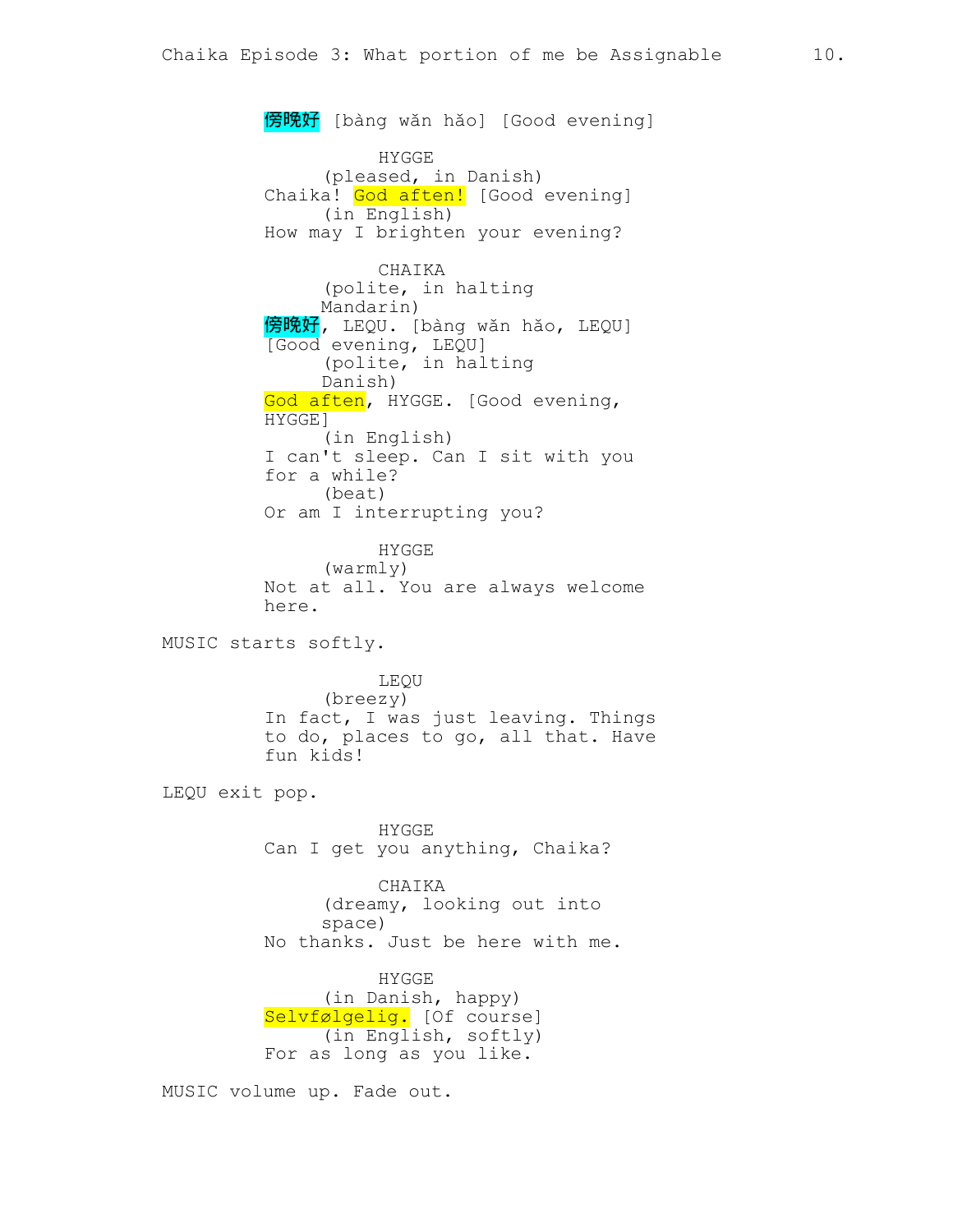CHAIKA's quarters.

Beep.

CHAIKA Personal log.

Beep.

CHAIKA (tired) Solarin, Chaika. Year 2089, month 9, day 3.

Beep. Long beep.

CHAIKA I can't sleep. As soon as I close my eyes I see her face. (beat) There was always that little wrinkle between her eyebrows. (thinks) I don't remember her face without it. She was worried. Very worried. About earth. About... (lightly) 'the future of humankind'... About... me. (thinks, small snort) Those may be the same thing, of course. (serious) I should have listened more. Taken more time to really listen to what she had to say. What she had to teach me. (sad) Instead I... Locked myself away and read books or watched old movies for hours and hours. Felt such a need for... Distance. (slight sob) Now, of course, all I want is the closeness back... (remembering) Her hands pulling my hair tightly into neat braids. It hurt, sometimes, and... Oh, it took a long time. All that time she was so near I was enveloped in her scent. Mom smell. The smell of being safe, and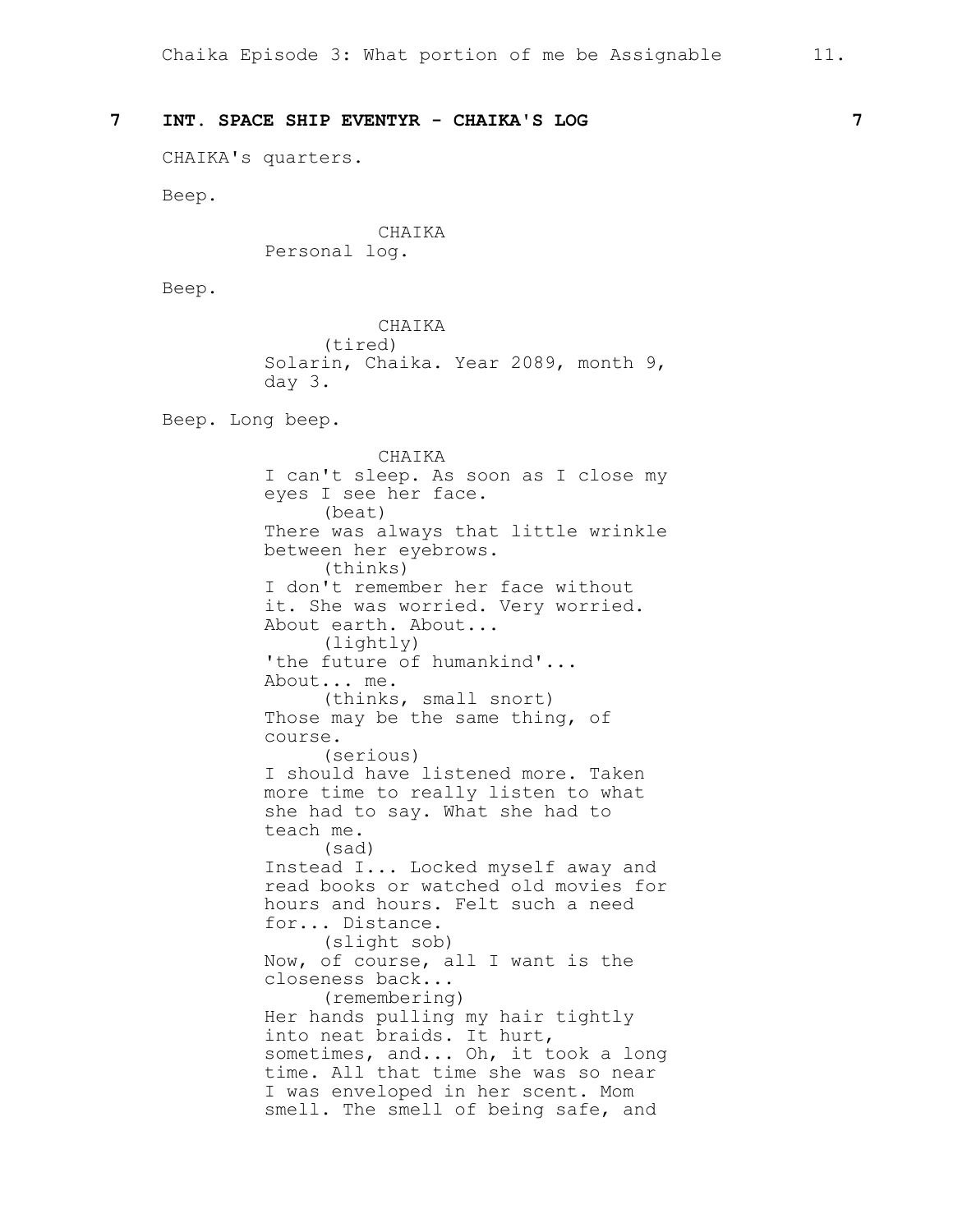loved and held. The smell of everything being right with the world. But I didn't linger in it. I sat there longing for the gentle pat indicating it was all done, so I could go. We were close for such fleeting moments - and all I wanted to do was to leave. (realizes, a bit shocked) Oh. My hair... I'll... Never could get the hang of braiding my own hair... I'll have to cut it - shave it maybe... I- I don't want to deal with it loose.. (lets out frustrated breath, swears) Curie. Yet another thing I don't know how to do for myself. Why didn't I learn? If I had, everything would be easier, I wouldn't be in this hopeless- (breathes to calm herself) That's not true. It would be exactly the same, only with more manageable hair. (beat) I would still be here. Alone with two AIs. But... If I do everything right from now on, surely it will work out somehow. (half-joking, halfserious) All right, universe? We got a deal? I'll hold you to that. Anyways. Time to try to sleep again. End log.

Beep.

## **8 CREDITS 8**

CREDITS MUSIC

#### NARRATOR

Please stay around until after the credits for a teaser of our next episode, and also some trailers for shows I think you will really enjoy.

You have listened to Danyelle Ellet as Chaika, Charlotte Norup as HYGGE, Sam Yeow as LEQU, Angeligue Lazarus as Valen and Kessi Riliniki as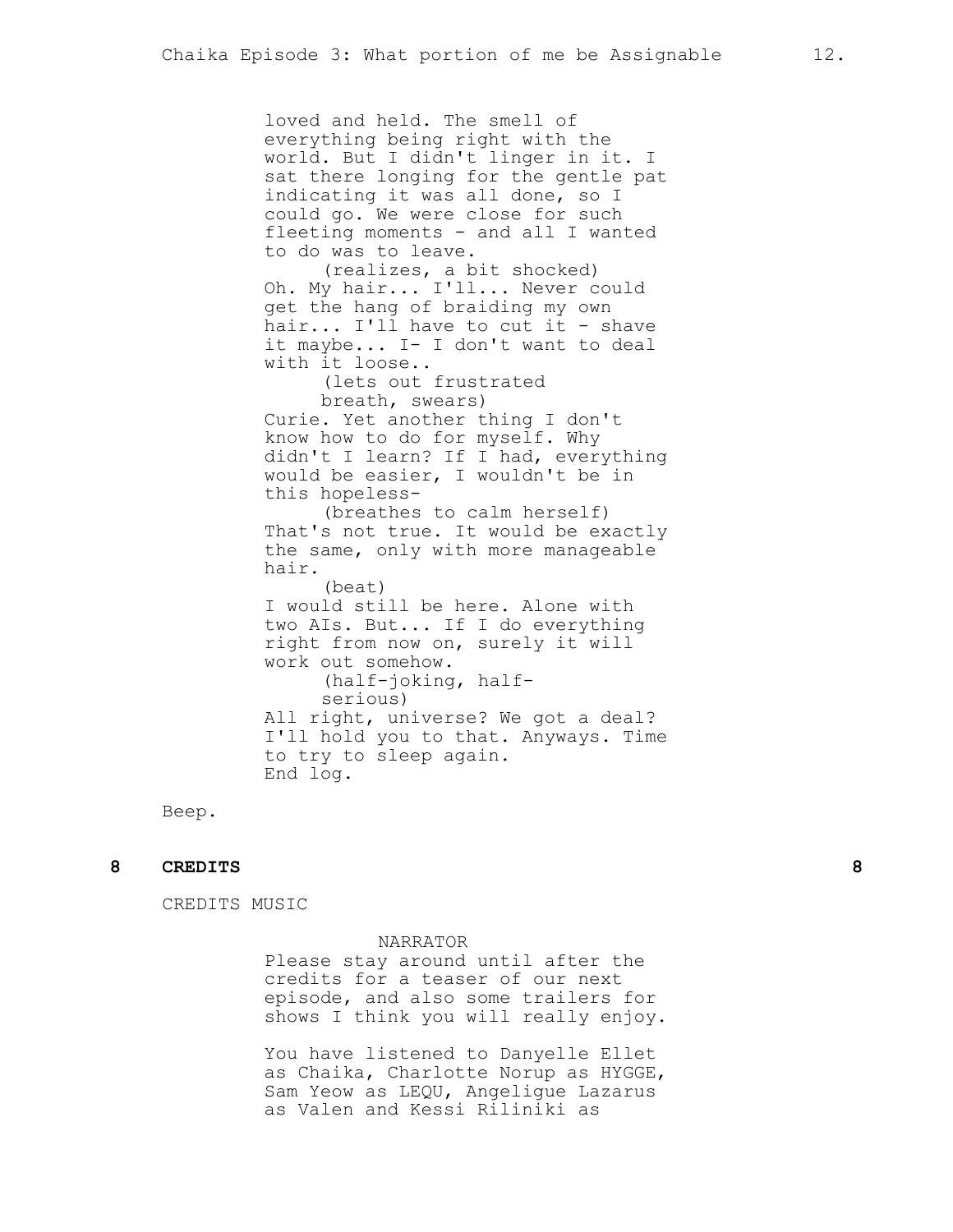TROST. Chaika was written, produced and directed by Karin Heimdahl that's me! - I also do the narration.

Chaika's theme is by Chris Gregory, please check out his audio fiction anthology podcast, Alternative Stories and Fake Realities as well as his sci-fi podcast, The Dex Legacy. Additional music by ArchesAudio.com and Kevin McCleoud, please see the shownotes for a complete music list. Poem is 'Mad Girl's Love Song' by Sylvia Plath, and word-of-the-day definition is adapted from wiktionary.org

Chaika is a Y2K production. You can support us on Patreon at patreon.com/y2kpod from as little as 1 US dollar a month and get bonus content as well as early access to every episode. Patrons also get access to our Discord! For more about Chaika, please visit y2kpod.com/chaika, that's C-H-A-I-K-A.

We will return in two weeks with episode 4, Stripped off the foliage, where  $-$  among other things  $-$  you will hear this:

CREDITS MUSIC fade out

Extract from episode 4 fade in

### CHAIKA

(raises voice) Why me? Why the [swears] tharp am I alive when so many are dead? So many useful, clever, competent people! And here I am, just a spoiled kid who never did anything, never discovered anything, or innovated-Like that engineer, what was her name? The one who created you?

LEQU Lone Møller?

CHAIKA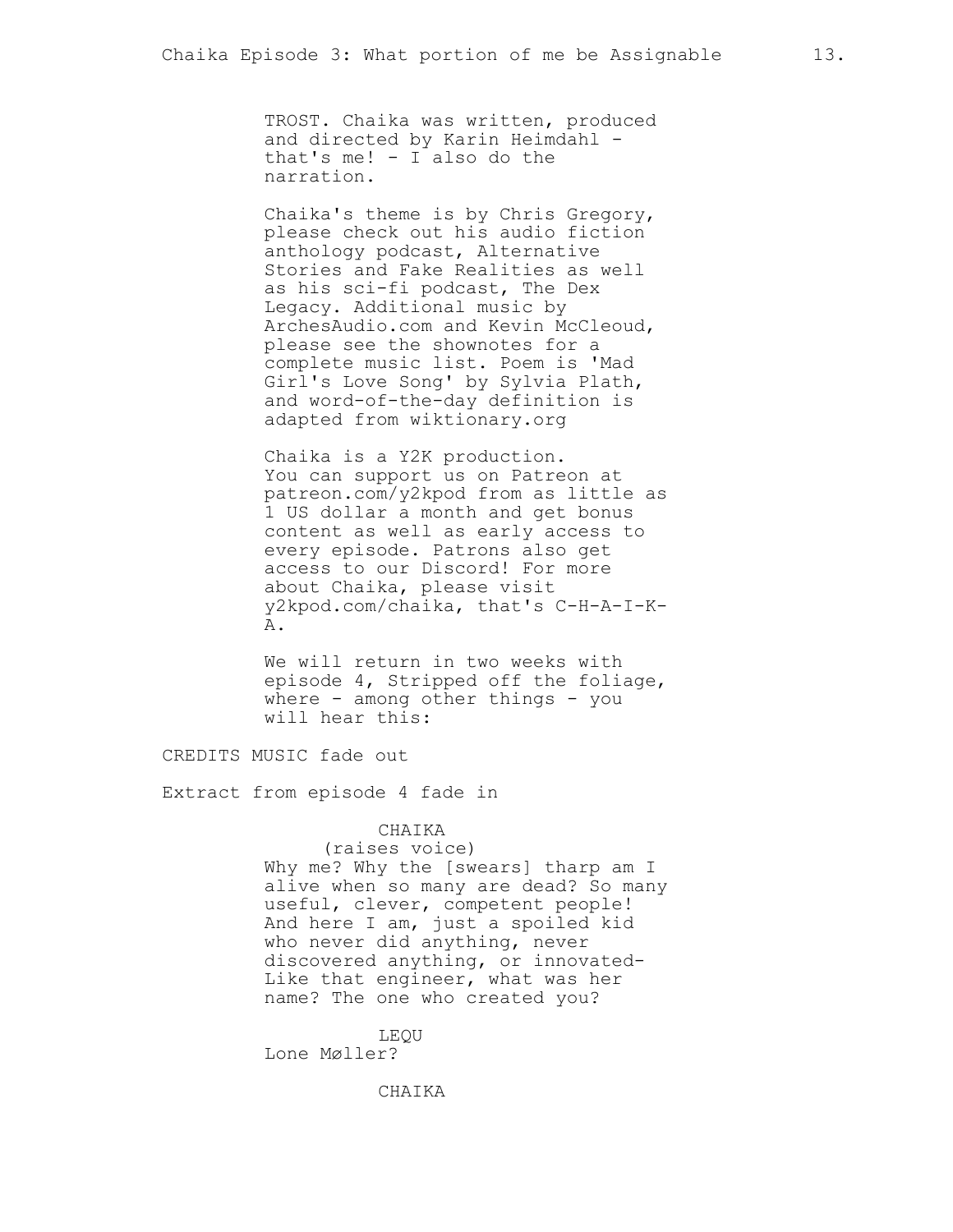Yes! Lone Møller! I bet when she was 18 she'd already made breakthroughs in AI tech, right? LEQU Yes, I believe so. But-CHAIKA (wildly) See? Why am I alive instead of her? Instead of any number of people who DESERVE to be alive, who are WORTHY of being alive? I-LEQU (gently) Chaika. CHAIKA (yells) What? LEQU Life is not something you earn. CHAIKA (calmer but still upset) What the [swears] tharp does that mean? LEQU Life is simply something you have. CHAIKA (giving up) Well I don't deserve it. Trailer for The Lucky Die https://www.theluckydie.com/

Trailer for Tour Top Threes https://twitter.com/FourTopThrees OUTRO MUSIC

---

## **Pronunciations**

Carson [CAR-sun] Curie [q-REE]